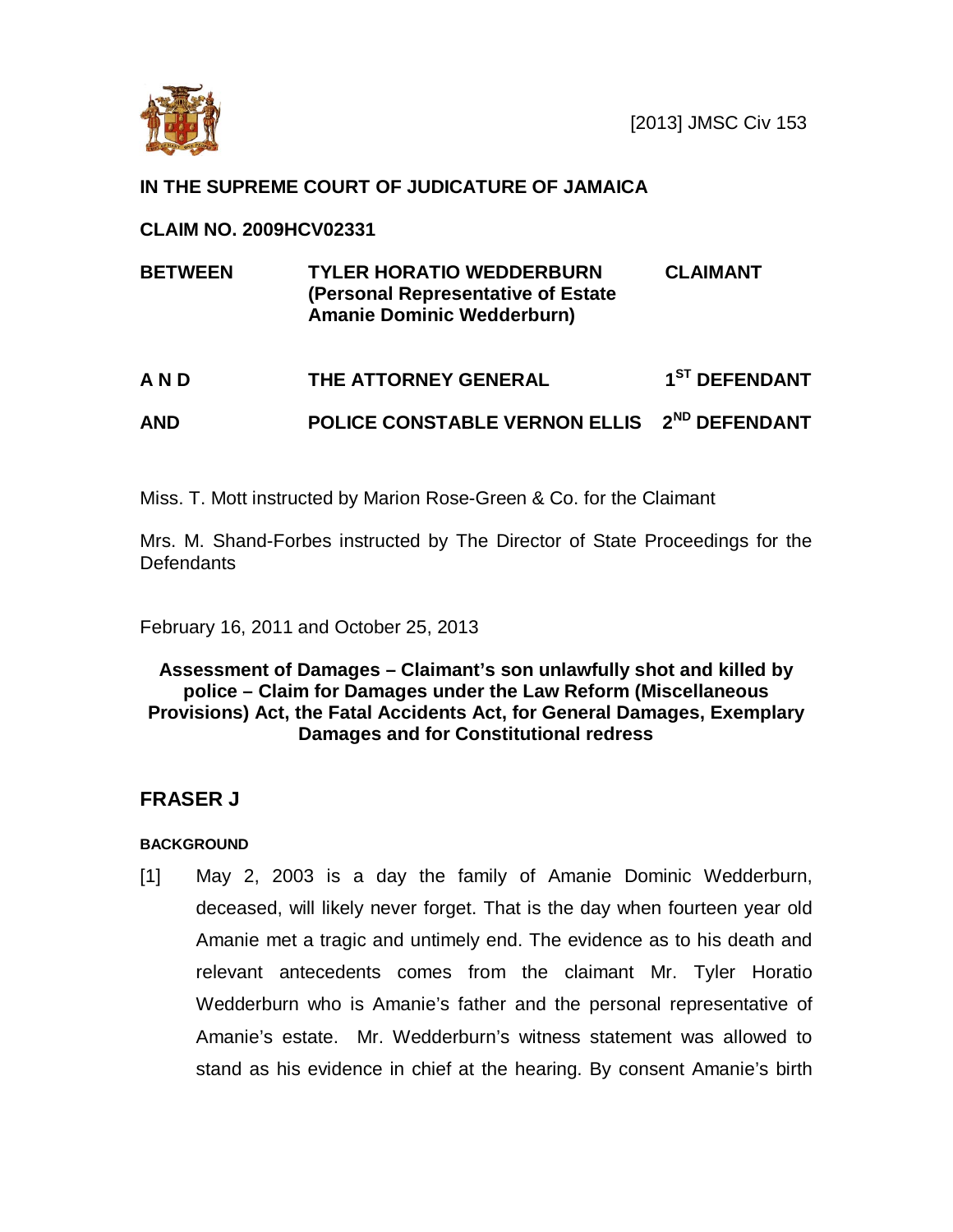and death certificates were tendered and admitted in evidence as exhibits 1 and 2 respectively.

- [2] On the day in question, the deceased was lawfully standing in the vicinity of MX-III along the West End main road in the parish of Westmoreland. Whilst the deceased was standing there, the second named defendant Constable Vernon Ellis during the course of his duty, negligently, carelessly, unlawfully and without reasonable or probable cause discharged his firearm causing fatal injuries to the deceased.
- [3] The claimant's evidence is that at the time of his death Amanie was a second form student attending Green Island High School in the parish of Hanover. Further, that Amanie was performing well in his school work and had discussed with the claimant his desire to pursue tertiary education at a Teacher's College or University. Amanie's goal was to become a Teacher. The claimant also stated that Amanie had always in the claimant's presence and in the presence of other family members expressed his intention to take care of the claimant, his father and his mother Trezel Maud Evans.

#### **THE CLAIM**

- [4] On May 1, 2009 the claimant filed a claim seeking the following:
	- (a) Damages under the Fatal Accidents Act and the Law Reform (Miscellaneous Provisions) Act;
	- (b) Damages for breaches of sections 13 14 of the Constitution of Jamaica;
	- (c) Special Damages;
	- (d) General damages;
	- (e) Exemplary damages;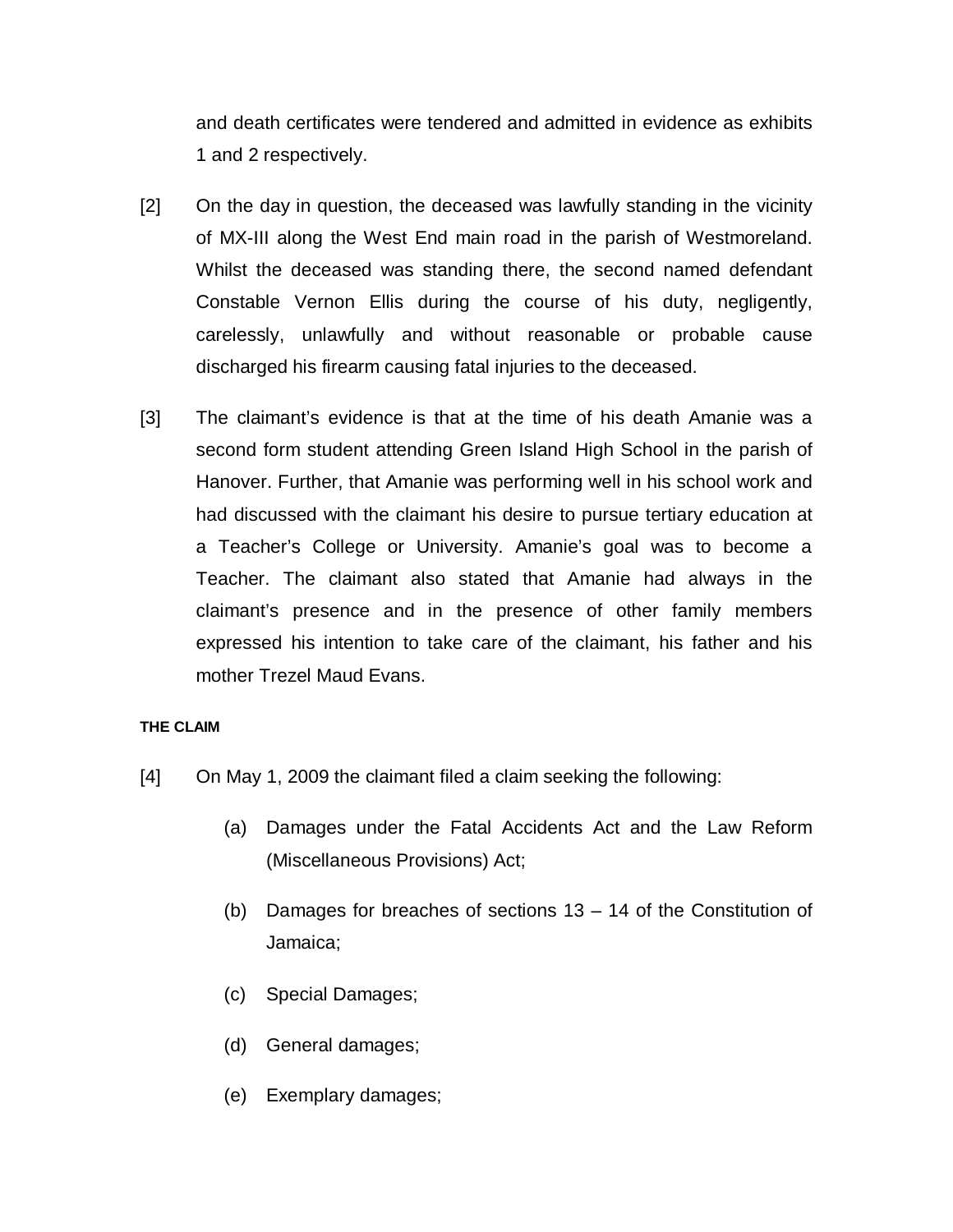- (f) Loss of Expectation of life
- (g) Costs and Attorneys Costs
- (h) Interest.
- [5] It should be stated at the outset that there was no evidence of the claimant's dependency on the deceased and the claim for damages under the Fatal Accidents Act was not pursued.
- [6] On May 18, 2009 an Acknowledgment of Service was filed indicating that the Claim Form and Particulars of Claim were received on May 6, 2009. Pursuant to a court order on December 16, 2009, the defendants filed a Defence limited to quantum in which liability was admitted. On January 28, 2010 Judgment on Admission of Liability was filed by the claimant. That judgment is entered in Judgment Binder 748 Folio 495.

#### **SPECIAL DAMAGES**

[7] At the commencement of the hearing the parties indicated that Special Damages were agreed in the sum of \$337,000. I will therefore make the award under this head in the sum agreed.

#### **GENERAL DAMAGES**

### **Damages under the Law Reform (Miscellaneous Provisions) Act (LRMPA)**

[8] The submissions of counsel for the defendants contained a useful summary of the effect of the LRMPA. Under section 2 the deceased's cause of action survives for the benefit of the deceased's estate. Pursuant to section 2(2) (c) where a cause of action survives for the benefit of the deceased's estate, the damages recoverable for the benefit of that estate, where the deceased's death has been caused by the act or omission which gives rise to the cause of action, are calculated without reference to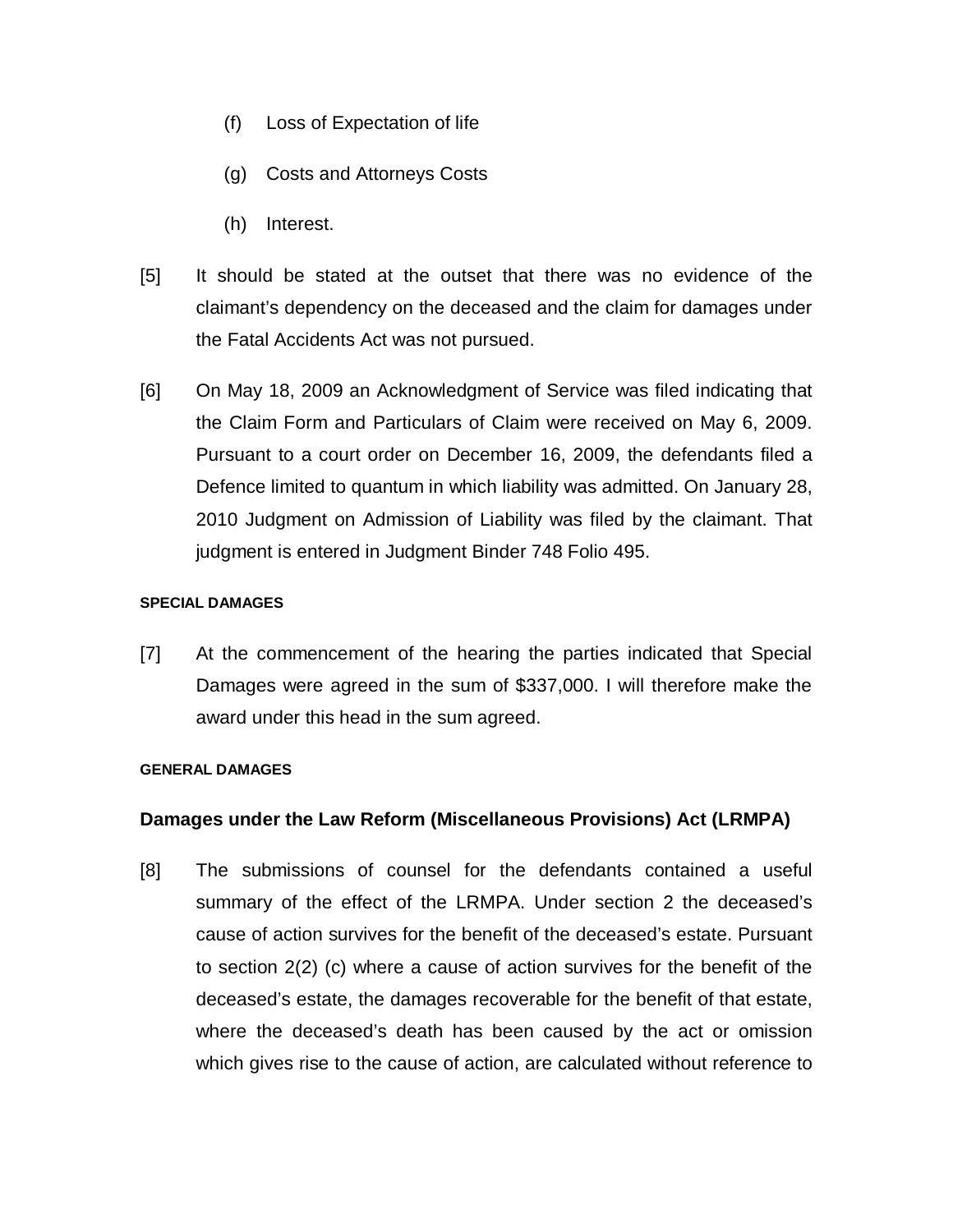any loss or gain to his estate consequent on his death; except that a sum in respect of funeral expenses may be included.

[9] The deceased's estate therefore can only recover damages for the losses which the deceased sustained prior to his death and for which compensation could have been recovered had the deceased survived to pursue the action. The damages recoverable are therefore usually for funeral expenses, pain and suffering borne by the deceased up to the time of death, loss of expectation of life and prospective loss of earnings during "the lost years".

#### *Loss of Expectation of Life*

[10] The guiding principle in awarding damages under his head was succinctly stated by Lord Morris of Borth-y-Gest in *Yorkshire Electricity Board v Naylor* [1968] AC 529. At page 545 he stated:

> It is to be observed and remembered that the prospects to be considered and those which were being referred to by Viscount Simon L.C. in his speech were not the prospects of employment or of social status or of relative pecuniary affluence but the prospects of a 'positive measure of happiness' or of a 'predominantly happy life'."

[11] Counsel for the claimant relied on the cases of *Elizabeth Foreman and Enid Foreman v Owen Moss* 2003HCV0247 (October 15, 2004) and *Maudi Simms (Administratrix of Estate: George Edward Simms, deceased) v Peter Lecky* 2006HCV489 (October 4, 2010). In *Elizabeth Morgan* the deceased was a sixteen year old boy. Sinclair Haynes J (Ag) (as she then was), at page 5 of her judgment stated that, *"A conventional sum is awarded."* relying on the principle in *Benham v Gambling* 1941 AC 157 at 166 that, *"a moderate figure is to be chosen."* The learned judge after reviewing a number of English and local cases and observing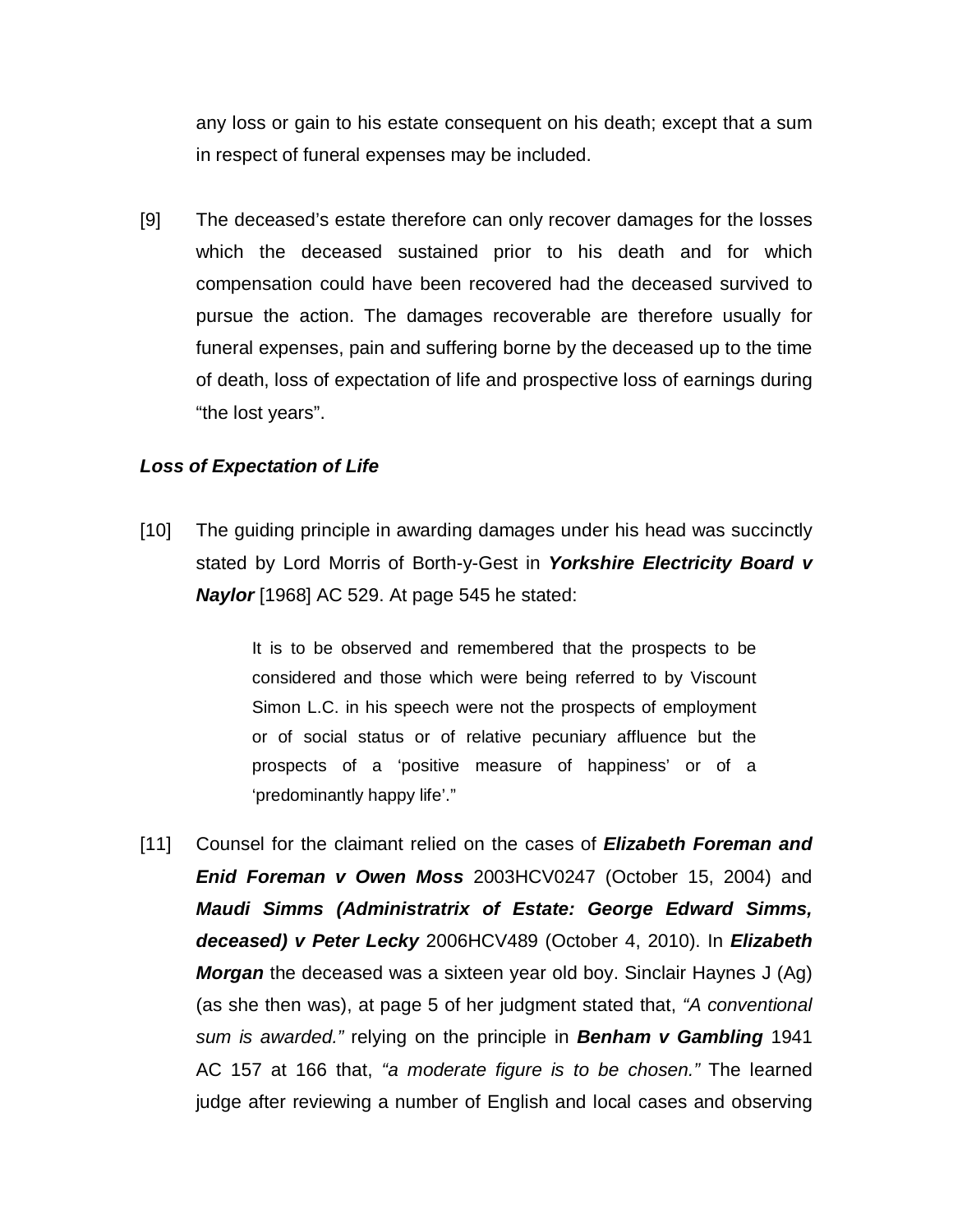that there had been a massive devaluation in the Jamaican dollar stated at page 6, *"It should be remembered that the conventional figure should be moderate, as opposed to nominal and it ought to take devaluation into consideration."* The sum of \$150,000 was awarded. That sum updated is \$307,169.11 (February 2011) and \$369,303.47 (July 2013).

- [12] In *Maudi Simms,* G. Smith J, relying on *Elizabeth Morgan* and the submissions of counsel for the claimant who sought the same sum as in *Elizabeth Morgan*, awarded \$150,000 in the case of a sixty-nine year old deceased. That sum updated is \$152,835.36 (February 2011) and \$183,750 (July 2013).
- [13] Counsel submitted that the case of *Elizabeth Morgan* was more "on point" because the ages of the deceased in that case and in the instant case were similar and asked the court to award the sum of \$315,000 which updates to \$378,716.33 (July 2013).
- [14] Counsel for the defendants noted that in both the cases of *Rhona Hibbert (Administrator of the estate of Matthew Maxe Morgan, Dec'd) v The Attorney-General for Jamaica* (1988) 25 JLR 429 and *Clarendon Parish Council and Stanley Ewan v Junie Gouldbourne (Administratrix of the Estate of Earnold Gouldbourne)* (1990) 27 JLR 430 the sum of \$3,000 was awarded.
- [15] Counsel further submitted that in *The Administrator General for Jamaica (Administrator of the Estate Eric David Black, deceased) v The Attorney General of Jamaica Suit No C.L. 2001/A073* (May 30, 2005) Brooks J (as he then was) after examining the movement in awards under this head over the years found at page 9 that the sum of \$50,000.00 was *"more in line with the established principles since it reflects the devaluation of the currency while maintaining moderation."* He expressly declined to follow *Elizabeth Morgan* where an award of \$150,000 was made.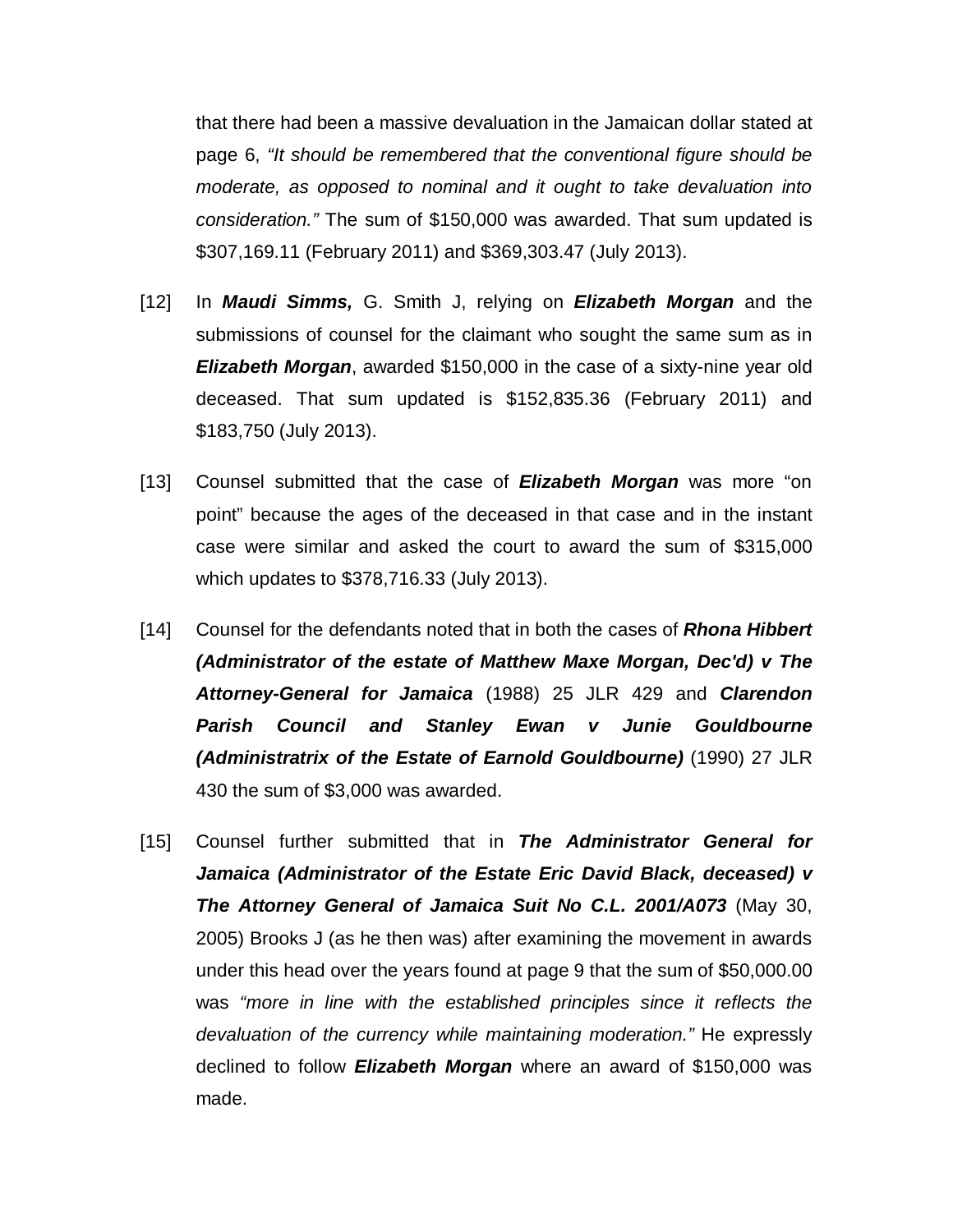[16] Finally counsel cited *Temard Gordon, Christopher Gayle and Mervan Gordon v Administrator General (Estate Burnette Gordon, deceased) Claim No. 2006HCV01878* (January 6, 2011) where G. Brown J found the sum of \$150,000.00 to be reasonable. At page 8 he stated as follows:

> An award under this head amounts to a "moderate conventional sum" which have [*sic*] varied in the recent Supreme Court decisions. This is due primarily to the massive devaluation of the Jamaican dollar. It is not settled as what can be considered a "moderate figure." I therefore consider the sum of \$150,000.00 as reasonable.

- [17] Having cited those cases counsel for the defendants submitted the court should make an award in the sum of \$150,000. Updated that sum is \$180,341.11(July 2013).
- [18] In the two most recent cases cited by counsel *Maudi Simms* (2010) and *Temard Gordon* (2011) the sum of \$150,000 was awarded under this head. The sum being a conventional one the age of the deceased is not a factor used to influence awards. The similarity in age between the deceased in *Elizabeth Morgan* and in the instant case cannot therefore be used as a basis for making the award. In any event a comparison with other cases shows that the award in *Elizabeth Morgan* under this head was, at the time, out of step with other awards. In light of *Maudi Simms* and *Temard Gordon* the *Elizabeth Morgan* level of award was perhaps six to seven years ahead of its time. At this point given the further significant devaluation of the Jamaican dollar since the awards in *Maudi Simms* and *Temard Gordon* were made and to ensure that the award though conventional does not slide into the realm of the nominal, I find the appropriate sum to be \$180,000.

### *"The Lost Years"*

[19] *Gammell v Wilson* [1981] 1 All ER 578, perhaps the leading case under this head of damages, was relied on by counsel for the defendants. In that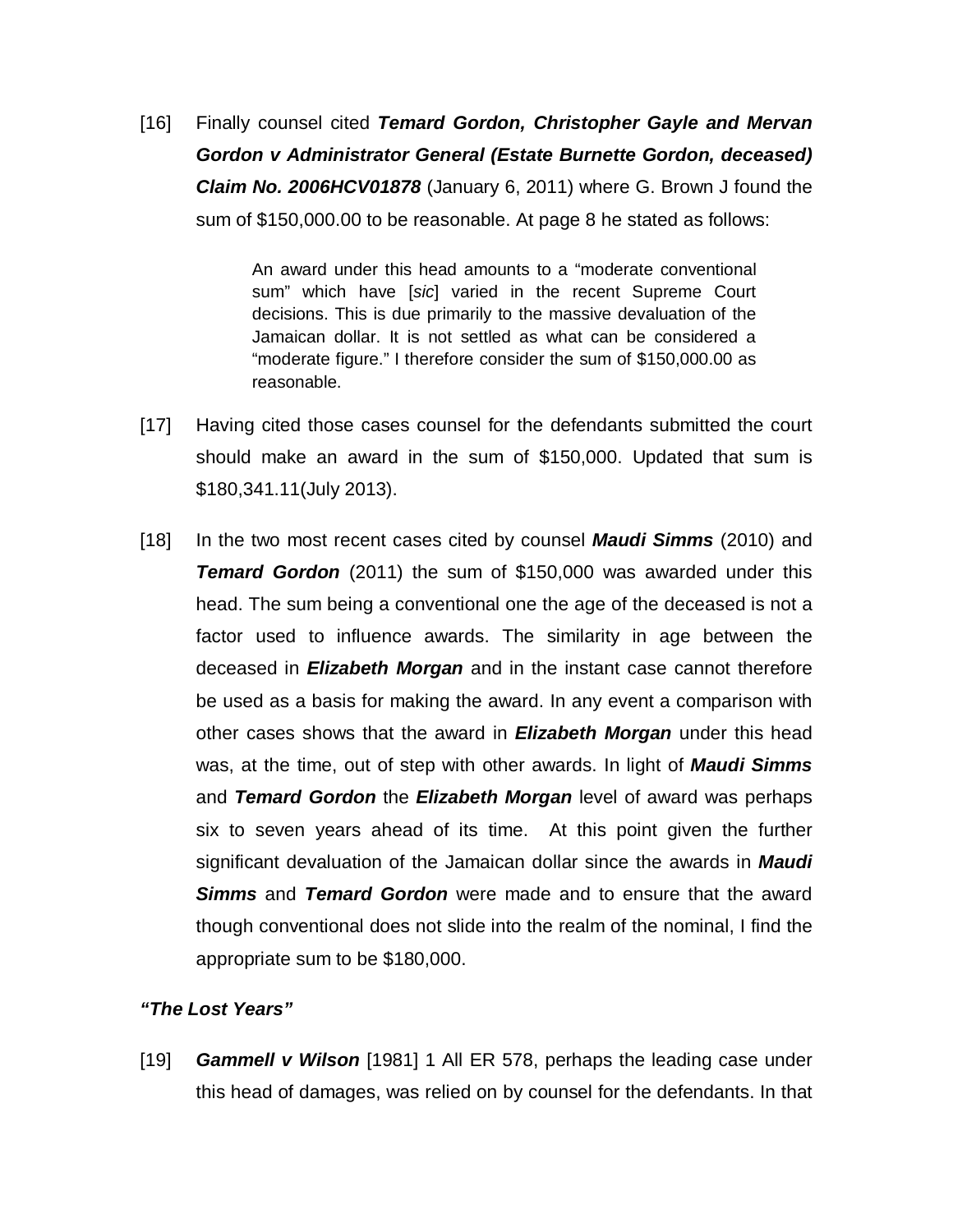case the Plaintiff's 15 year old son who had started working and had a career planned, was killed in a road accident. The Plaintiff claimed damages under the Fatal Accidents Act (FAA) and the LRMPA. Included in the sum awarded was damages for the son's loss of future earnings during the years of life lost to him because of the defendants' negligence, ('the lost years'), on the basis that the son would have earned a net sum of £416 a year after deduction of living expenses, to which the learned judge applied a multiplier of 16 years. Of particular significance are the principles outlined by Lord Scarman when the matter went on appeal to the House of Lords. At page 593 the learned Law Lord stated:

[T]here is no room for a conventional award in a case of alleged loss of earnings of the lost years. The loss is pecuniary. As such, it must be shown, on the facts found, to be at least capable of being estimated….In the case of a young child, the lost years of earning capacity will ordinarily be so distant that assessment is mere speculation. No estimate being possible, no award, not even a 'conventional' award, should ordinarily be made. Even so, there will be exceptions: a child television star, cut short in her prime at the age of five, might have a claim; it would depend on the evidence. A teenage boy or girl however, as in Gammell's case may well be able to show either actual employment or real prospects, in either of which situation there will be an assessable claim.

- [20] Counsel for the claimant advanced the argument that there was sufficient evidence on the basis of which an award should be made under this head. Learned counsel pointed to the evidence from the claimant in his witness statement already outlined, as to Amanie's good performance in school, and his stated desire to become a Teacher and care for his parents.
- [21] Counsel further submitted that in the absence of any earnings from Amanie, the net weekly earnings of his father the claimant of \$14,000, should be used as the basis to arrive at a multiplicand. Counsel suggested starting with a figure of \$55,000.00 monthly. Then, assuming Amanie would have spent  $2/3^{rds}$  of his income on himself and  $1/3^{rd}$  on his parents.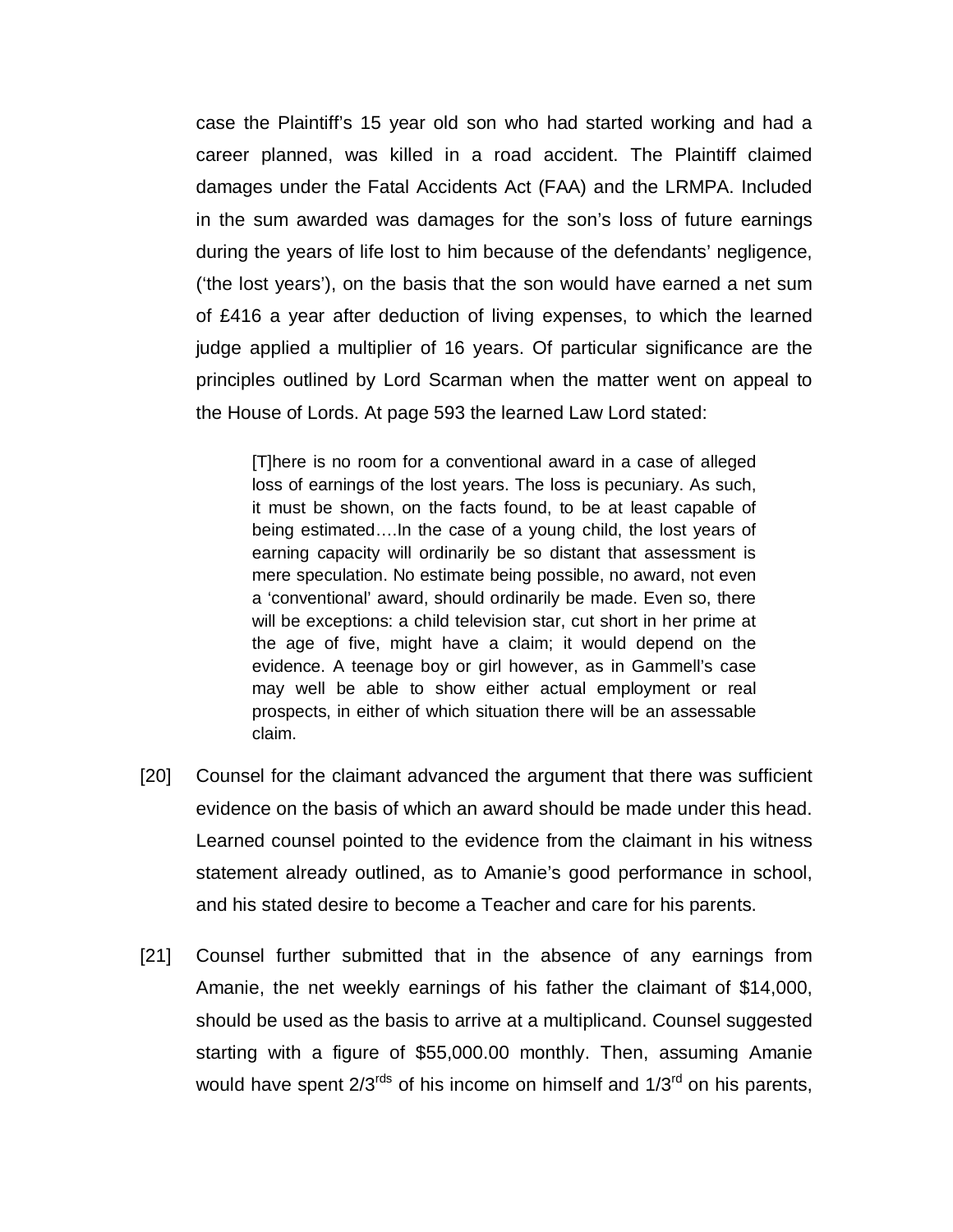the relevant monthly sum would be  $1/3^{rd}$  of \$55,000 which yields \$18,150. With the expectation that he would have lived to 65, and taking into account contingencies, counsel suggested that a multiplier of 20 years should be used. The sum claimed was therefore (18,150 x 12) multiplicand  $x 20$  (multiplier) = \$4,356,000.

- [22] Counsel relied on the case of The *Attorney General v Maurice Francis* SCCA 13/95 (March 26, 1999) in which a multiplier of 15 was used to calculate loss of future earnings for a 22 year old tailor who had been 17 years old at the time of the unlawful police shooting which injured him. As Amanie in the instant case is younger, counsel submitted an increased multiplier should be used.
- [23] Counsel in her submissions also pointed to the alternate method of using the life tables and the expected time of commencement of employment and retirement to calculate the sum to be awarded. She however noted that the courts seemed to prefer the multiplier/multiplicand method rather than the use of life tables.
- [24] The award under this head was opposed by counsel for the defendants. Relying on the principles in *Gammell v Wilson* and their application in Jamaican authorities, counsel for the defendant submitted there was insufficient evidence to ground an award. Counsel cited a number of cases in support. Firstly *Rhona Hibbert* in which Gordon J declined to make an award for the lost years under the LRMPA. The deceased was 13, had not yet begun to earn a living and there was no evidence which showed, "actual employment or real prospects".
- [25] Counsel contrasted the facts in *Rhona Hibbert* with those in *Beverly Radcliffe (Administratrix of the Estate of Deon Murray Dec'd) v Ralph Smith and Leroy Russell* (1988) 25 JLR 516 (SC). In *Beverly Radcliffe* the deceased was 13  $\frac{1}{2}$  years old at the time of her death. There was evidence that the deceased worked most Fridays after school and most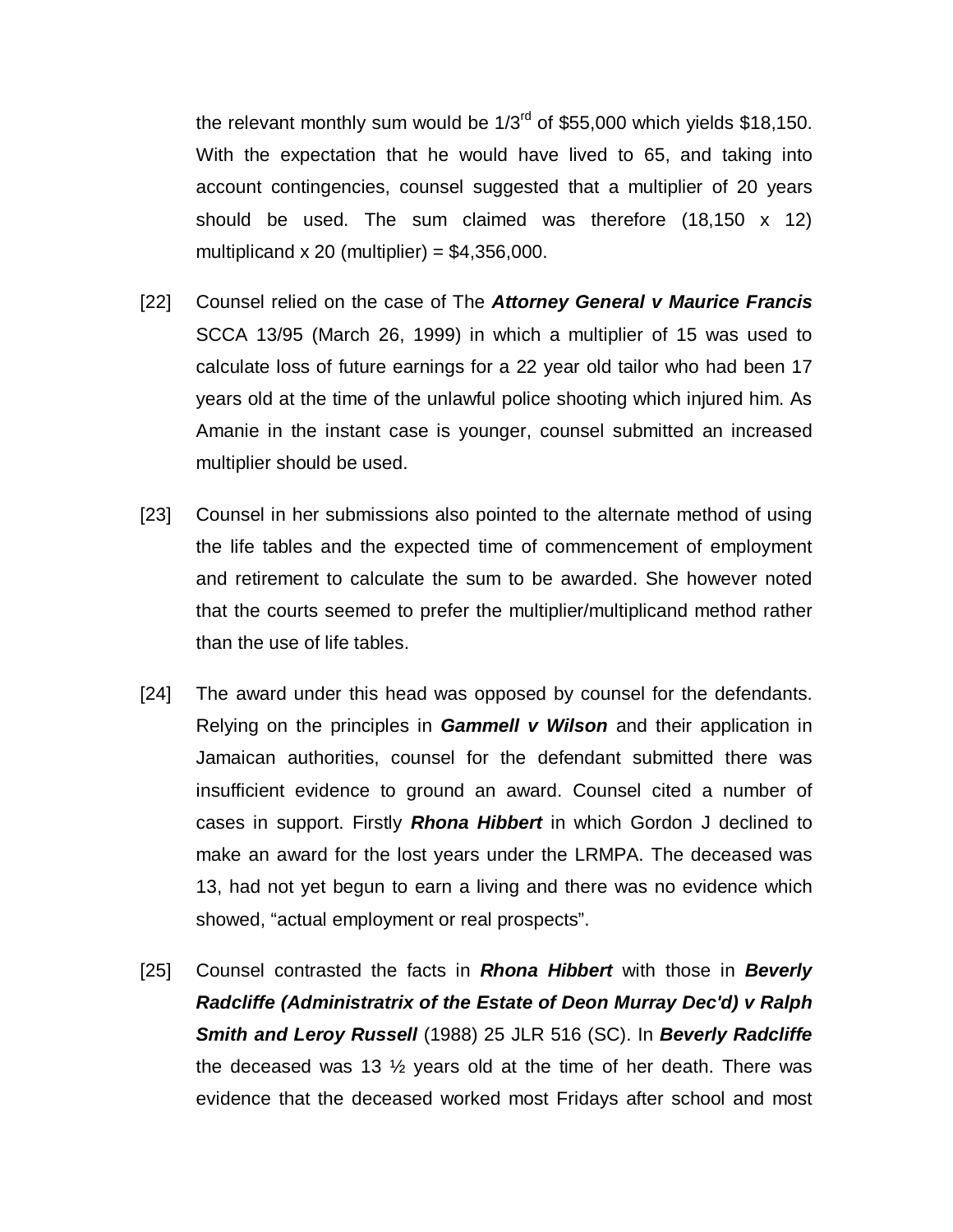Saturdays for which she earned \$45 for these two days. Panton J made an award for the "lost years" using the sum of \$25 per weekend he estimated as the surplus which was not spent on the deceased as the multiplicand. He found that "*the case involves no speculation as there is clearly an assessable claim. The evidence…shows that the deceased was steadily employed on weekends."*

[26] The facts of the instant case are in material respects similar to those in *Rhona Hibbert*. Amanie like the deceased in that case, was a student who had not begun earning a living. In addition, there is no indication that Amanie showed any real prospects of employment in a particular field despite the indication that he was doing well in school and expressed a desire to become a teacher. At fourteen and in second form there is nothing to indicate that this is the career path he would have taken and of what would have been his fortunes in any career. Damages for "lost years" as outlined in *Gammell v Wilson* are for pecuniary loss. *"…it must be shown, on the facts found, to be at least capable of being estimated."* It is noteworthy that in *Beverly Radcliffe,* the award was based on actual earnings of the deceased; not on any suggested prospects linked to a career she might have pursued in the future. In the instant case on the other hand, any attempt to quantify loss would involve bald speculation. Accordingly there is no basis on which an award can be made under this head.

#### **Damages for breaches of sections 13 – 14 of the Constitution of Jamaica**

[27] Counsel for the claimant submitted that the deceased's right to life guaranteed by section 14(1) of the Constitution was infringed and accordingly damages should be awarded pursuant to section  $25(1)^1$  $25(1)^1$  $25(1)^1$ .

 $\overline{a}$ 

<span id="page-8-0"></span> $1$  The facts of this case occurred before the amendment to the Constitution to include the new Charter of Rights. The new Charter replaced Part III of the Constitution which contained sections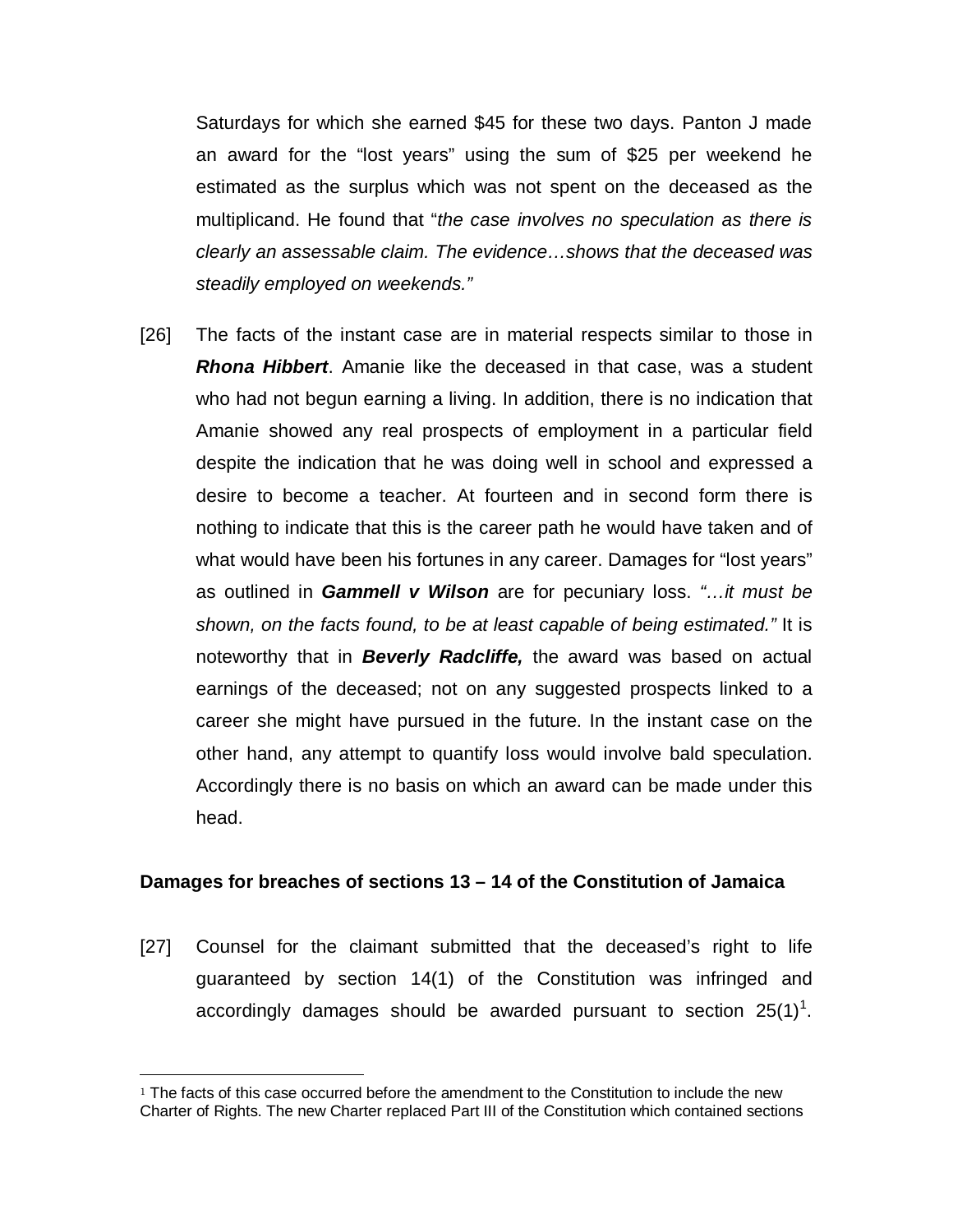Counsel emphasized that the deceased while lawfully standing by the roadside was shot and killed through the negligence of the second defendant.

- [28] Counsel advanced that the compensation due under this head should not be included under the head of "lost years" as it was a totally different damage. The proviso contained in section  $25(2)^2$  $25(2)^2$  of the Constitution which stipulates that the Supreme Court should not grant constitutional relief if other adequate means of redress exist was no bar, counsel argued, as the sum for loss of expectation of life was inadequate. Counsel suggested a sum of \$2M would be adequate.
- [29] Counsel for the defendant while in no way seeking to discount the value of the deceased's life, submitted that constitutional damages should not be awarded. Counsel relied on *Fuller (Doris) v Attorney-General* (1998) 56 WIR 337 where the court by majority decision declined to grant constitutional damages for the death of the deceased, on the basis that the actions that led to his death were not deliberate or intentional. Section 14(1) of the Constitution then read, *"No person shall intentionally be deprived of his life save in execution of sentence of a court in respect of a criminal offence of which he has been convicted."* In *Fuller* writing as a part of the majority, Harrison JA stated at page 419, *"There was no evidence, either direct or inferential, of the state of mind of the police officers to indicate an intention to kill or to cause grievous bodily harm."* Accordingly the majority held no damages could be awarded under section 14(1). Damages were however awarded pursuant to section 17(1)

 $\overline{a}$ 

<sup>13-25.</sup> The corresponding section to section 14(1) with some changes is now section 13(3) (a), while section 25(1) has been replaced by section 19.

<span id="page-9-0"></span> $2$  Under the new Charter of Rights, section 19(4) which replaced the proviso to section 25(2) is more permissive allowing the court to award damages for constitutional breaches even if there are other adequate means of redress.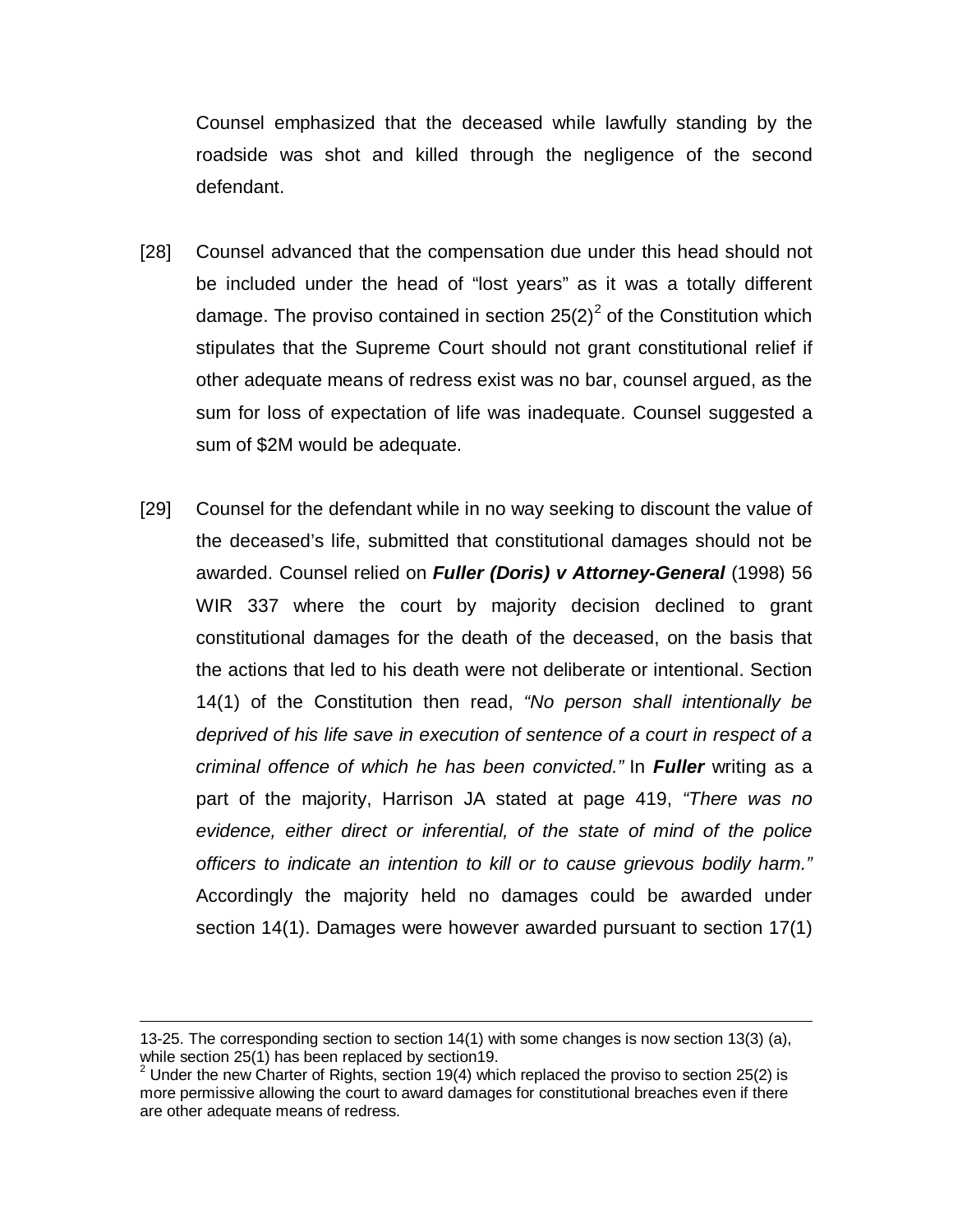of the Constitution<sup>[3](#page-10-0)</sup> based on the inhuman and degrading treatment to which the deceased had been subjected prior to his death.

[30] Counsel for the defendant also cited by way of contrast *The Administrator General for Jamaica (Administrator of the Estate Eric David Black, deceased) v The Attorney General of Jamaica* where the deceased was detained and murdered by being beaten by police officers. It was deemed conceded by the crown that there had been constitutional breaches of the deceased's right to life (section 14(1)); protection from arbitrary arrest and detention (section 15)<sup>[4](#page-10-1)</sup>; and protection from torture or inhuman or degrading punishment or other treatment (section17). In rejecting the submission of counsel for the crown that the constitutional remedy should not be granted as there was other adequate means of redress, Brooks J reviewed *Fuller* and stated at pages 13-14:

> [C]ompensation for the act of a police officer wrongfully arresting or indeed beating a person, is the subject of frequent civil litigation before our courts. A claim for constitutional redress in those fact situations would therefore require specific evidence to show that the wrongful action of the agents of the State was such that a particular case fell outside of the categories afforded by the law of tort and of the damages that flow from a tortuous act. *I find however that the same reasoning does not apply to the unlawful deprivation of life, where the cause of death is not some inadvertence and indifference and lacking in duty of care but is in fact a calculated and deliberate act."* (Emphasis added).

[31] I agree with counsel for the defendant that the reasoning in the cases of *Fuller* and *The Administrator General for Jamaica (Administrator of the Estate Eric David Black, deceased) v The Attorney General of Jamaica* may be applied to the instant case. Harrison JA in *Fuller* on the same page 419 as cited before, stated that the conduct of the police

 $\overline{a}$ 

<span id="page-10-0"></span><sup>3</sup> The corresponding sections are now section 13(3) (o), (6) & (7).

<span id="page-10-1"></span><sup>4</sup> Now section 14(1).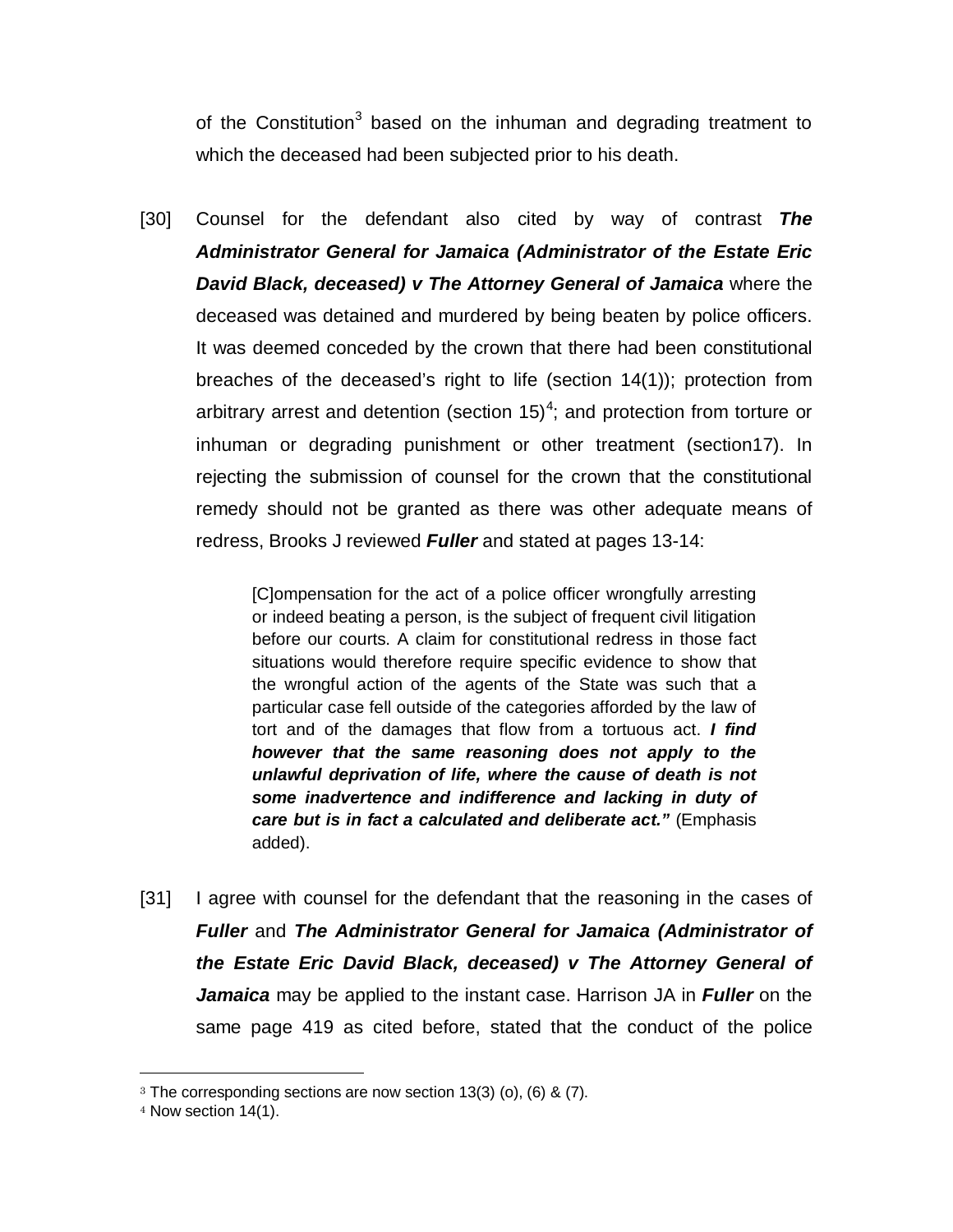officers in *Fuller "is best described as inadvertence and indifference and lacking in a duty of care, as opposed to a calculated and deliberate act".* Those words capture the conduct of the second defendant in the instant case. There being no allegation or proof of intentional deprivation of the deceased's life the test in section 14(1) is not met. No damages can therefore be awarded for breach of the deceased's constitutional right to life.

### *Exemplary Damages*

- [32] Counsel for the claimant also sought exemplary damages on the basis that there must have been negligence in carrying out of Constable Ellis' duties. She relied on the case of *The Attorney General and Cons. Christopher Burton v Leeman Anderson* SCCA 76/2004 (March 17, 2006), which involved a claim for damages for assault and battery.
- [33] Without even considering the nature of Constable Ellis' actions the claim under this head must however fail. As pointed out by Brooks J in *The Administrator General for Jamaica (Administrator of the Estate Eric David Black, deceased) v The Attorney General of Jamaica* at page 17 and relied on by counsel for the defendant, *"Section 2(2) of the Law Reform Miscellaneous Provisions Act stipulates that the survival action does not extend to claims for exemplary damages."*

### **DISPOSITION**

[34] I therefore make the following order:

### **ORDER**

(a) **Special Damages** awarded in the sum of \$337,000.00 with interest thereon at the rate of 6% per annum from May 2, 2003 to